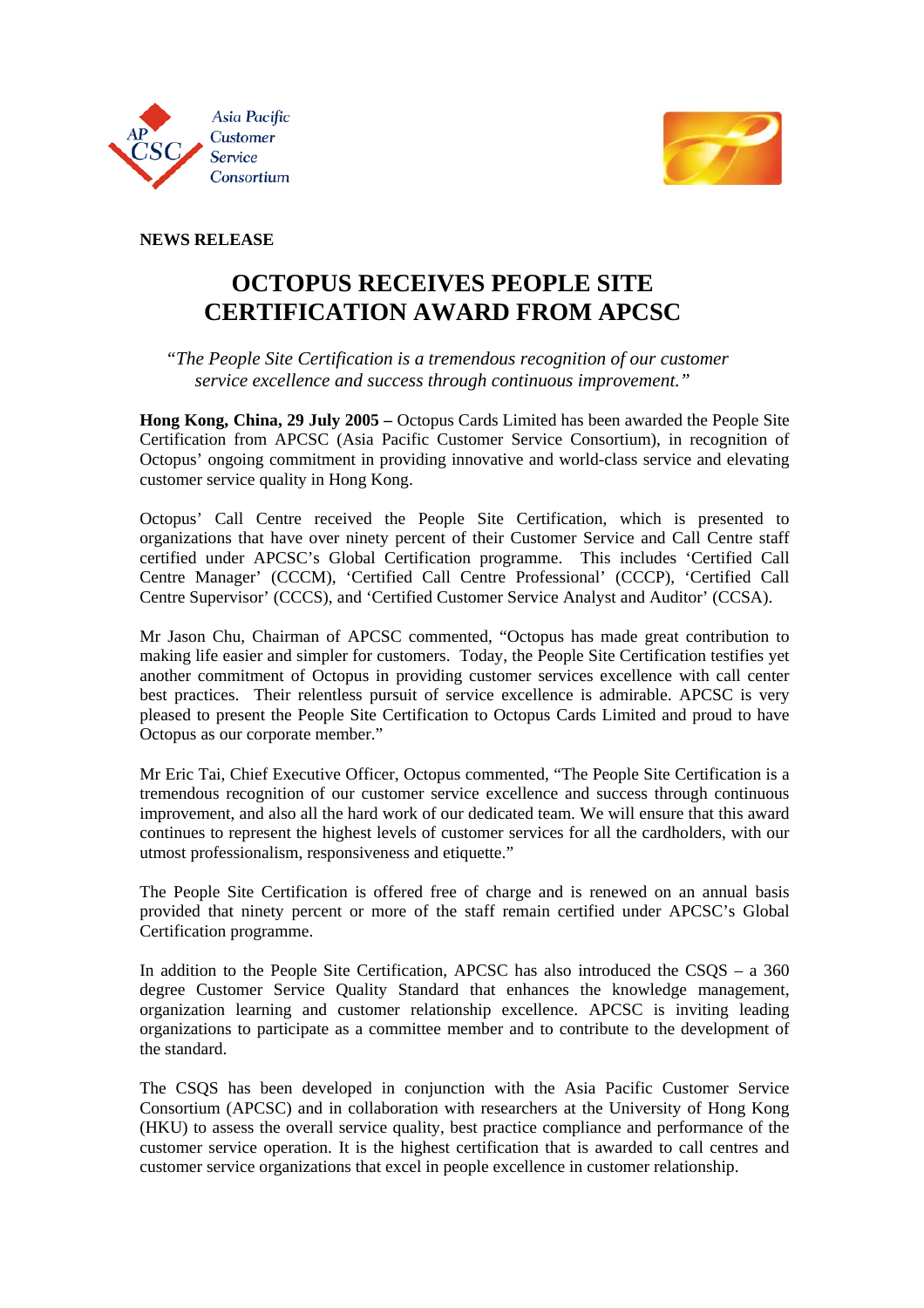For Global Certification Program, People Site Certification, CSQS or press enquiries/interviews, please contact Ms. Stella Lau at +852 2174 1428. Press releases are also available by email, kindly send requests to: stella.lau@apcsc.com

#### **About Asia Pacific Customer Service Consortium (www.apcsc.com)**

APCSC is founded with the belief of that "*Excellent Customer Relationship is the only way to Sharpen your Competitive Edge!*" The goal of the Consortium is to promote service quality and customer relationship excellence in international cities across the Asia Pacific Region and to recognize and reward companies, business units, teams and individuals that have contributed to the success of both their customers and the organizations that they serve. APCSC jointly offers the most recognized global certifications for Call Centre, Help Desk and Customer Service Management with global education partners and international membership organizations to set worldwide standards.

#### **About Octopus Cards Limited (www.octopuscards.com)**

Launched in 1997, Octopus is the world's leading and most extensive smartcard payment system, with over 320 service providers across different businesses in Hong Kong, including public transport, parking, retail, vending and kiosks, schools, leisure facilities and access control for residential and commercial buildings. Today, over 12.4 million Octopus cards are in circulation and the system handles 9 million transactions a day, with transactions value exceeding HK\$65 million.

Octopus is also active in the international arena in providing contactless smartcard solutions, with its unique experience and technology. It is Octopus' aspirations to replicate the successful experience in Hong Kong to other parts of the world, to make life easier for people everywhere.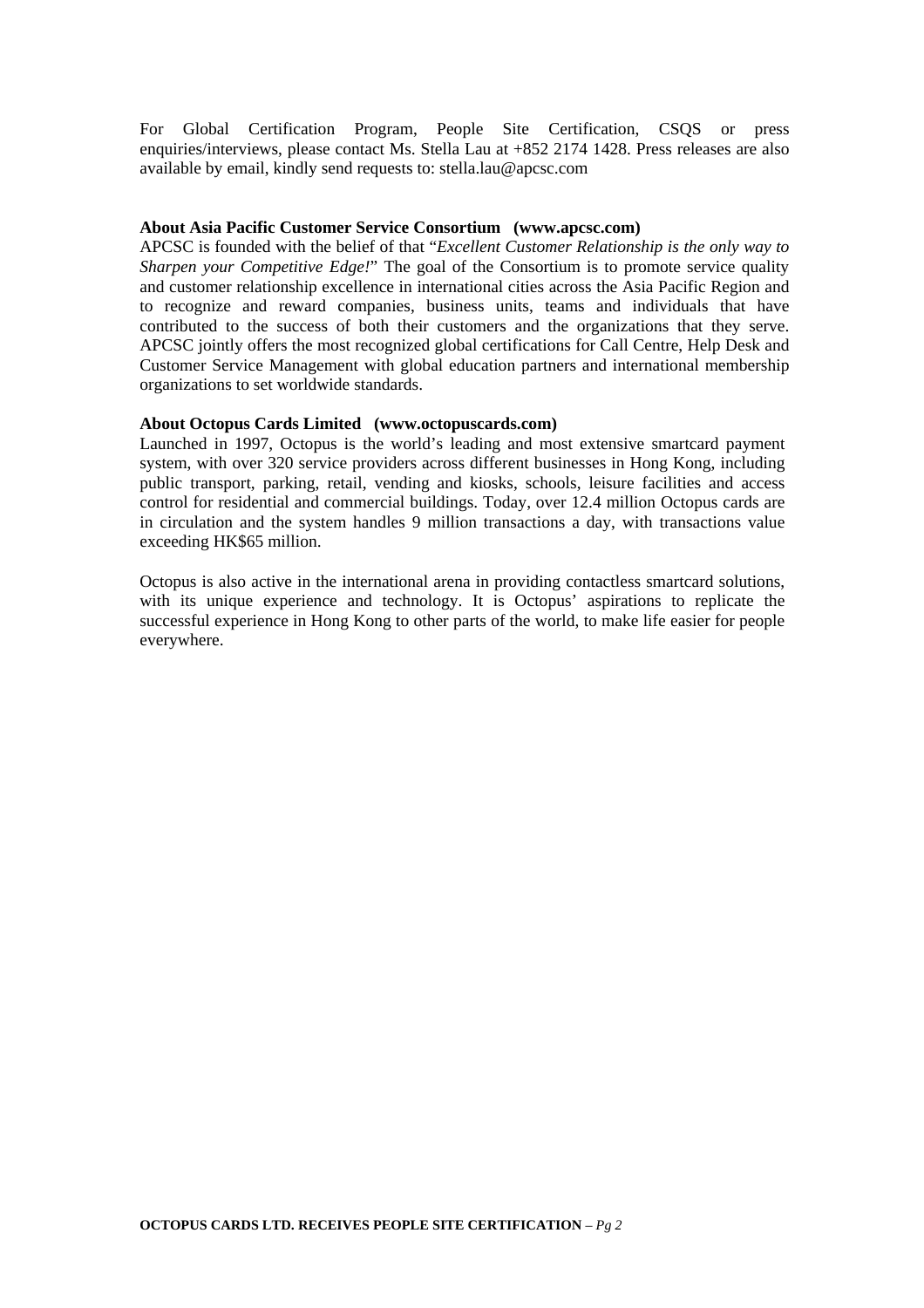



## 新聞稿

# 八達通卡有限公司榮獲亞太顧客服務協會頒發的 「優質客服專員中心證書」

 *"The People Site Certification is a tremendous recognition of our customer service excellence and success through continuous improvement."* 

中國 **-** 香港**, 2005** 年**7** 月**29**日 **–** 八達通卡有限公司榮獲亞太顧客服務協會頒發的優 質客服專員中心證書,以表揚八達通卡有限公司不斷致力提供創新及世界級的 顧客服務,及其對提升亞太區內顧客服務質素所作出的貢獻。

八達通卡有限公司獲頒發的優質客服專員中心證書,要求機構必須有九成以上 的顧客服務和熱線中心的職員達到亞太顧客服務協會全球性認可培訓證書課程 的認証標準,其中包括客服中心資深經理人員證書 (CCCM),客服中心資深專 員證書 (CCCP),客服中心中層經理證書 (CCCS),客服中心分析及審查員證書 (CCCA)。

亞太顧客服務協會主席朱剛岑先生表示:「八達通爲顧客帶來無窮的便利,令 生活更輕鬆。今天,優質客服專員中心證書再次證明了八達通能提供優質顧客 服務的承諾並遵守最佳守則。他們努力不懈地追求優質服務是值得讚賞的。亞 太顧客服務協會十分高興將優質客服專員中心證書頒發給八達通卡有限公司, 並對八達通成為亞太服務協會的企業會員引以為傲。」

八達通卡有限公司行政總裁戴勇牧先生表示:「獲頒發優質客服專員中心證 書, 不僅肯定了八達通努力不懈提升客戶服務質素的成果,亦勉勵了我們盡心 盡力提供卓越客戶服務的員工。我們承諾會繼續精益求精,近貼客戶需要,以 更專業、更真誠的態度為客戶提供更稱心滿意、更有效率的服務。」

優質客服專員中心證書是免費頒發,有效期為一年。只要機構內的顧客服務和 熱線中心有九成以上客服中心職員能達到亞太顧客服務協會全球性認可培訓證 書課程的認証標準均可獲免費頒發。